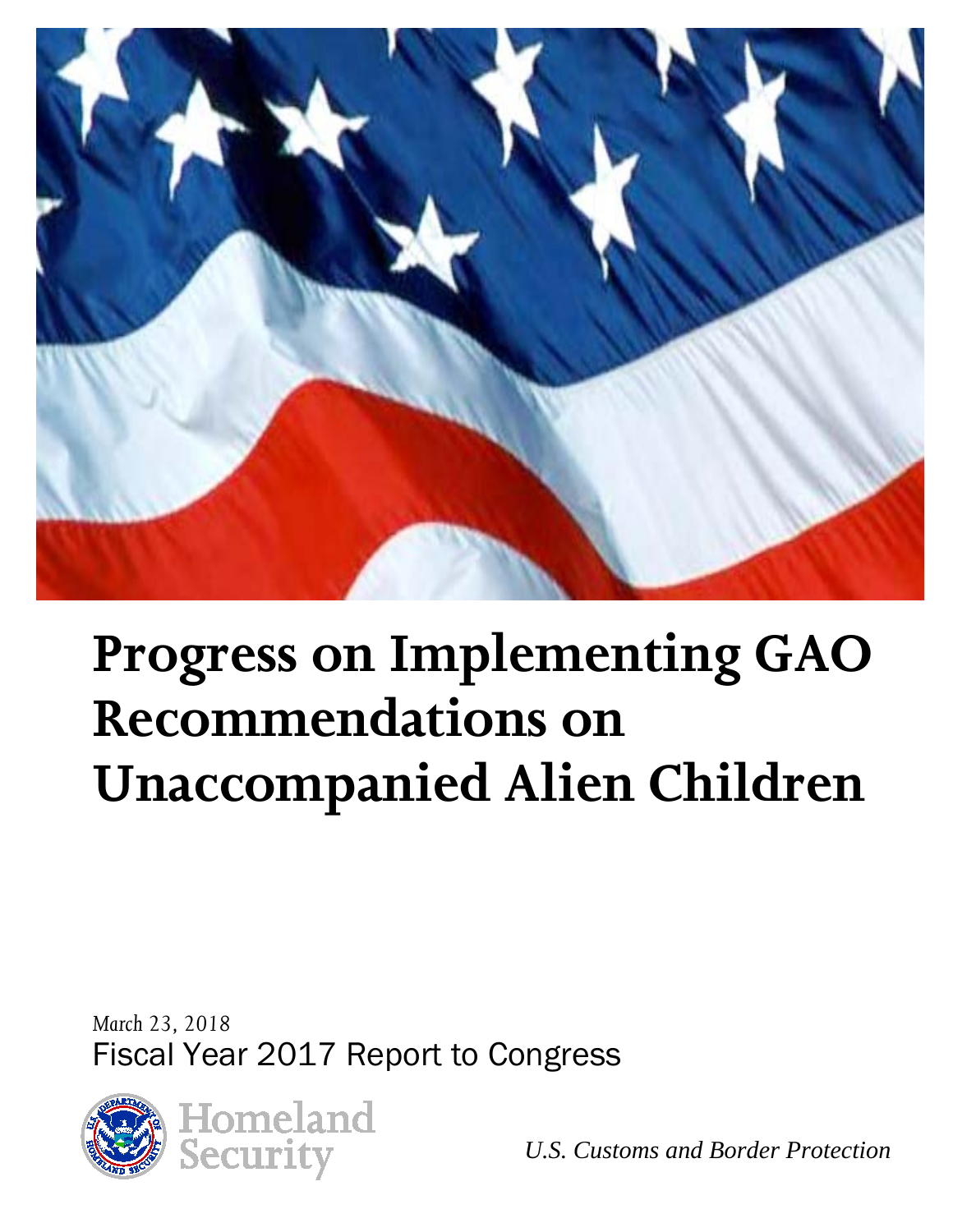#### Message from the Acting Deputy Commissioner of CBP

#### March 23, 2018

I am pleased to submit the following report, "Progress on Implementing GAO Recommendations on Unaccompanied Alien Children," which has been prepared by U.S. Customs and Border Protection (CBP).

This report was compiled pursuant to the language set forth in House Report 114-668 accompanying the Fiscal Year 2017 Department of Homeland Security Appropriations Act (P.L. 115-31). The report provides an update on CBP's progress in implementing the recommendations of U.S. Government Accountability Office (GAO) reports GAO-15-521 and GAO-16-514.



Pursuant to congressional requirements, this report is being provided to the following Members of Congress:

The Honorable John R. Carter Chairman, House Appropriations Subcommittee on Homeland Security

The Honorable Lucille Roybal-Allard Ranking Member, House Appropriations Subcommittee on Homeland Security

The Honorable John Boozman Chairman, Senate Appropriations Subcommittee on Homeland Security

The Honorable Jon Tester Ranking Member, Senate Appropriations Subcommittee on Homeland Security

I would be pleased to respond to any questions you may have. Please do not hesitate to contact my office at (202) 344-2001 or the Department's Acting Chief Financial Officer, Stacy Marcott, at (202) 447-5751.

Sincerely,

Ronald D. Vitiello Acting Deputy Commissioner U.S. Customs and Border Protection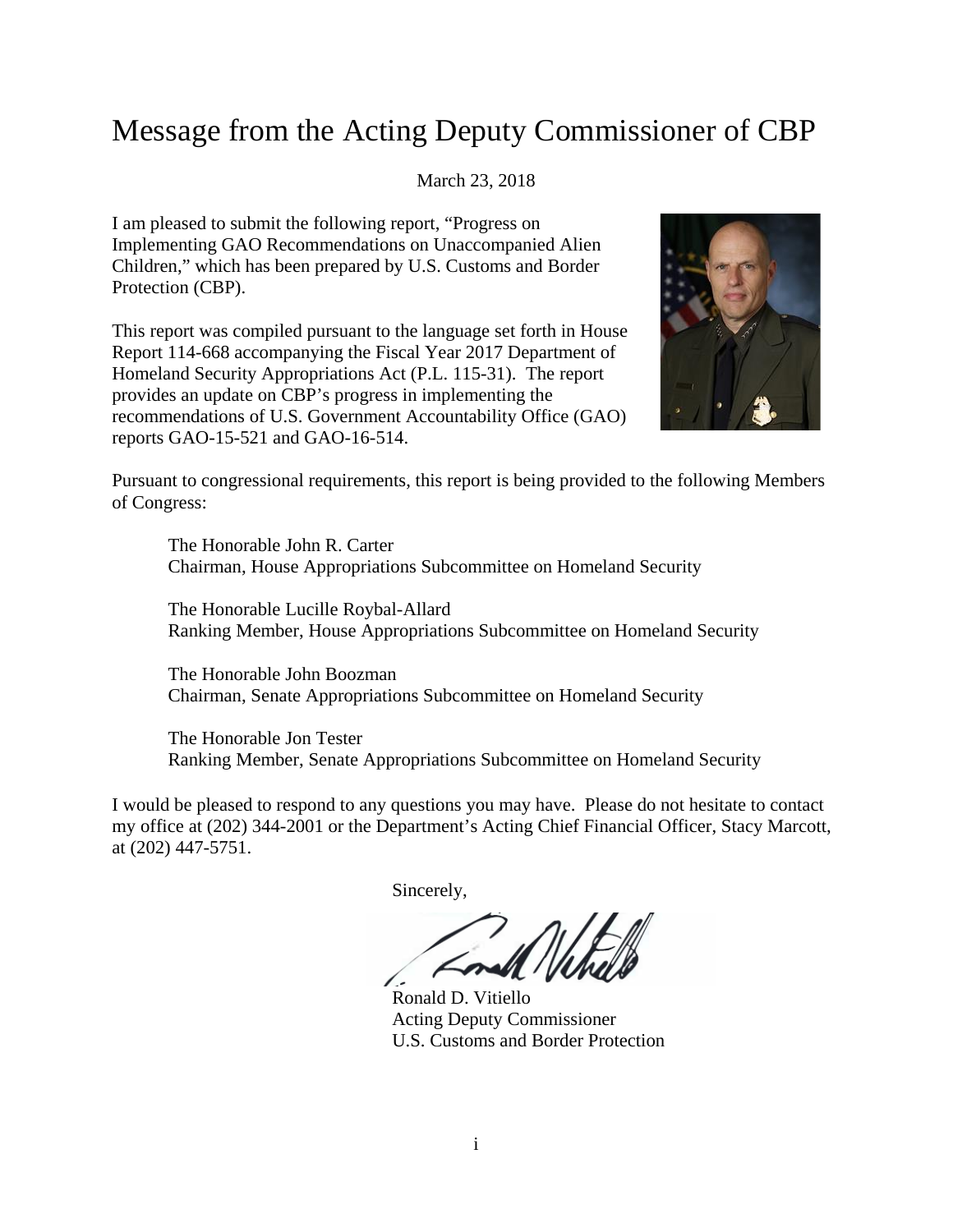#### Executive Summary

GAO report GAO-15-521 made several recommendations for improving CBP's compliance with the William Wilberforce Trafficking Victims Protection Reauthorization Act of 2008 (TVPRA) (P.L. 110-457) requirements related to unaccompanied alien children (UAC), including improvements in training and guidance for officers and agents; revisions to indicators or questions used to conduct TVPRA assessments; and documentation of the basis for decisions when assessing screening criteria. GAO also recommended that CBP better document the treatment of UACs and the time that such children spend in CBP custody.

GAO report GAO-16-514 recommended that CBP improve the collection of data on time in custody, and develop mechanisms for registering and tracking complaints and analyzing complaint trends. This report outlines the actions that CBP has undergone to implement the nine recommendations assigned to CBP in GAO-15-521 and all of the recommendations outlined in GAO-16-514.

CBP notes that a number of the GAO's conclusions and recommendations have been superseded by the U.S. Court of Appeals for the Ninth Circuit's July 2016 opinion in *Flores v. Lynch* and subsequent *Flore*s developments.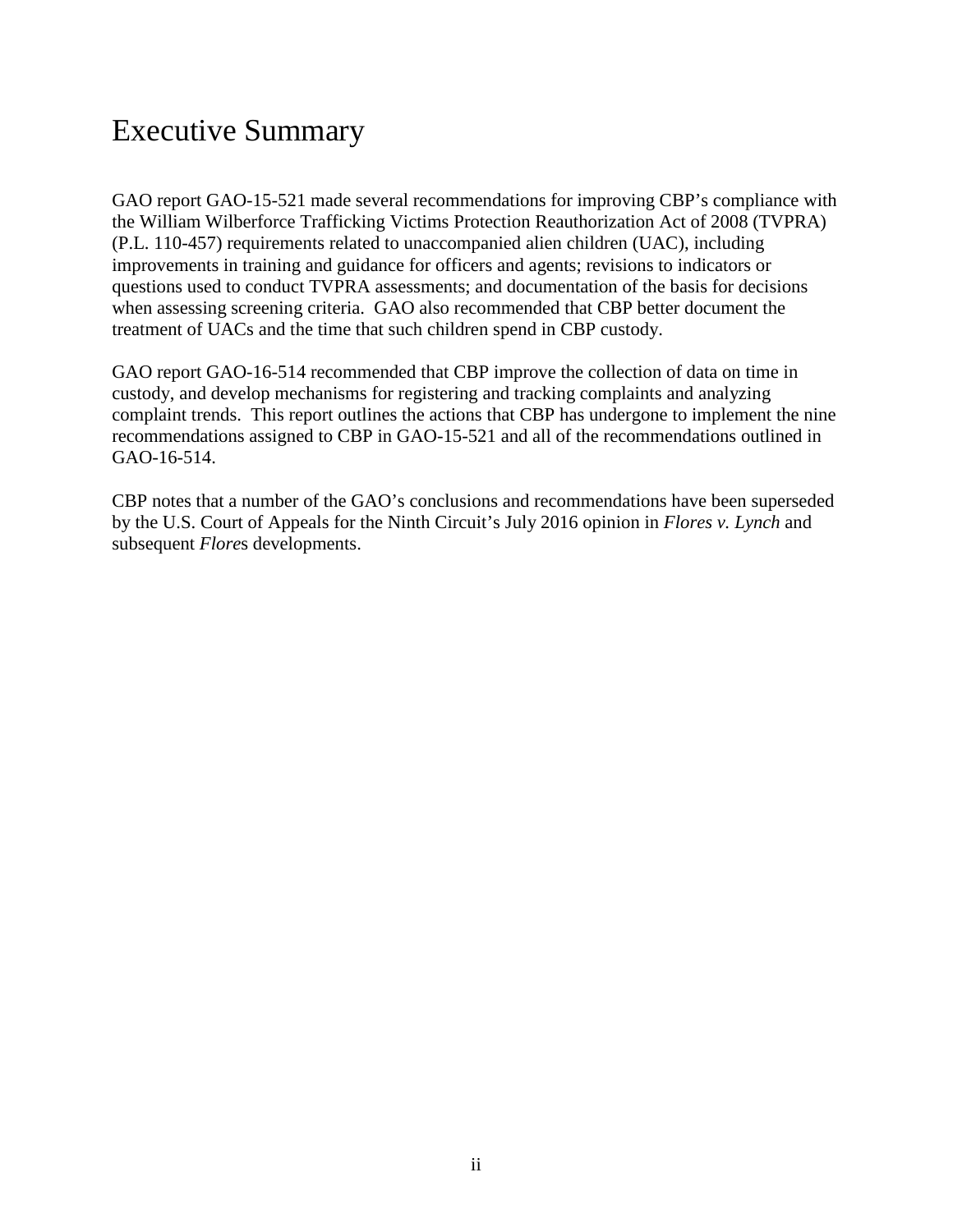

### Progress on Implementing GAO Recommendations on Unaccompanied Alien Children

#### Table of Contents

| II. |                                                                                                                                                                        |  |
|-----|------------------------------------------------------------------------------------------------------------------------------------------------------------------------|--|
|     | A. GAO-15-521 Unaccompanied Alien Children: Actions Needed to Ensure that Children<br>B. GAO-16-514 Immigration Detention: Additional Actions Needed to Strengthen DHS |  |
|     |                                                                                                                                                                        |  |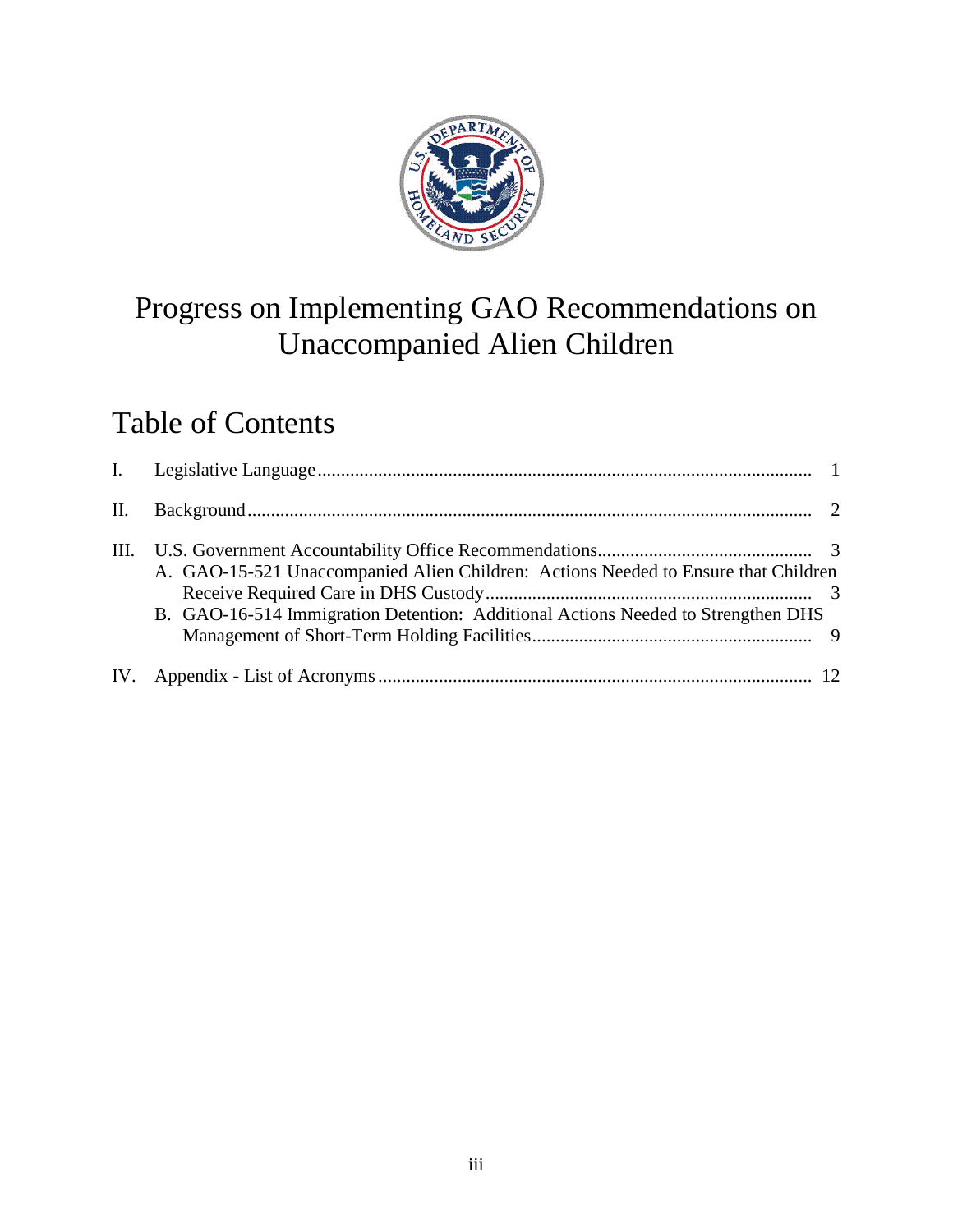#### <span id="page-4-0"></span>I. Legislative Language

This document was compiled pursuant to the legislative language set forth in House Report 114-668 accompanying the Fiscal Year 2017 Department of Homeland Security (DHS) Appropriations Act (P.L. 115-31).

House Report 114-668 states:

A GAO report released in July 2015 (GAO–15–521) made several recommendations for improving CBP compliance with William Wilberforce Trafficking Victims Protection Reauthorization Act (TVPRA), Public Law 110–457 requirements related to unaccompanied children, including improvements in training and guidance for officers and agents; revisions to indicators or questions used to conduct TVPRA assessments; and documenting the basis for decisions when assessing screening criteria. GAO also recommended that CBP better document the care provided to unaccompanied children and the time such children spend in CBP custody. A more recent GAO report (GAO–16–514) recommended that CBP improve the collection of data on time in custody, and develop mechanisms for registering and tracking complaints and analyzing complaint trends. The Committee directs CBP to report, within 90 days of enactment of this Act, on its progress in implementing the recommendations of GAO–15–521 and GAO–16–514.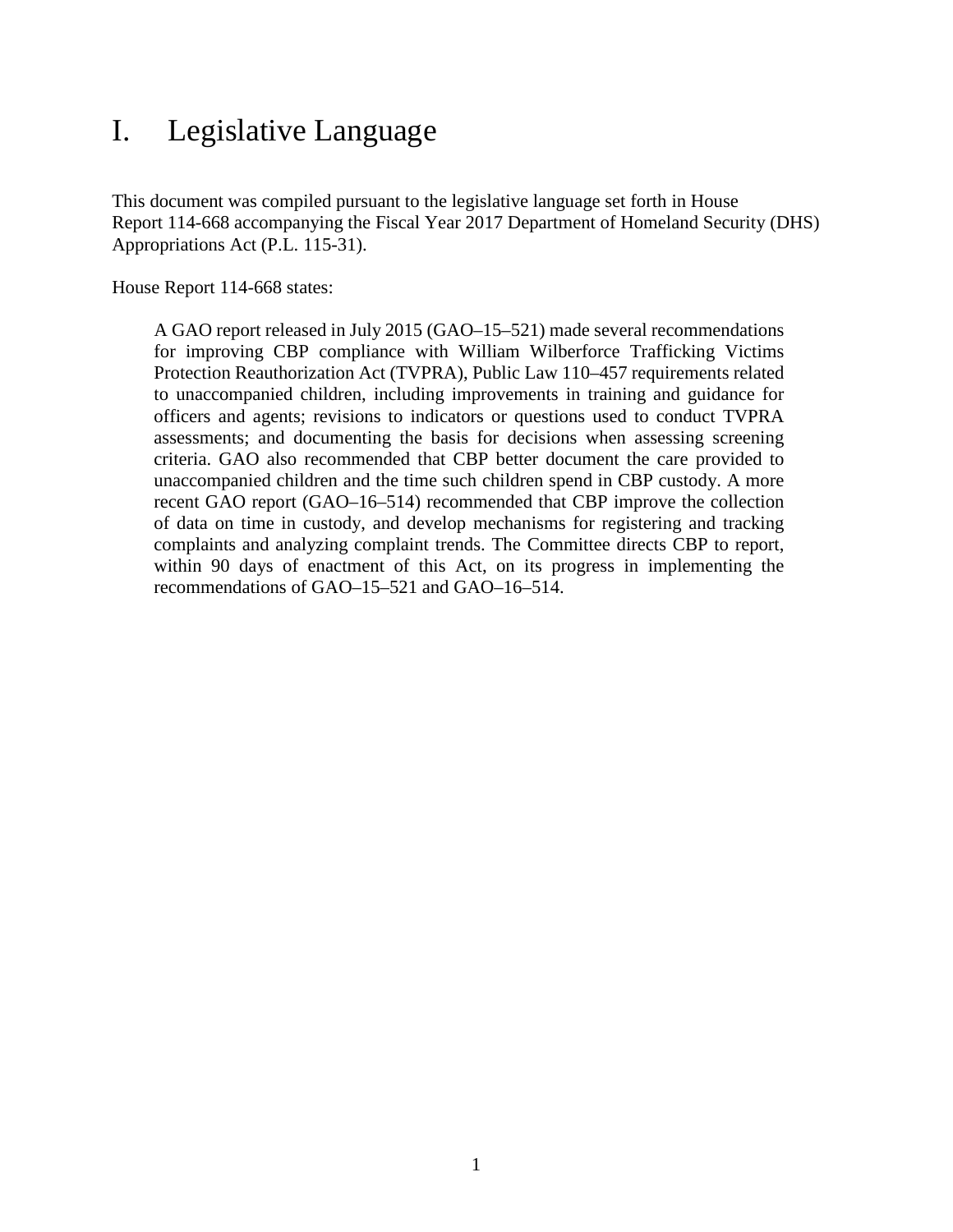#### <span id="page-5-0"></span>II. Background

U.S. Government Accountability Office (GAO) report GAO-15-521 made several recommendations for improving U.S. Customs and Border Protection's (CBP) compliance with the William Wilberforce Trafficking Victims Protection Reauthorization Act of 2008 (P.L. 110- 457) requirements related to unaccompanied alien children (UAC), including improvements in training and guidance for officers and agents; revisions to indicators or questions used to conduct TVPRA assessments; and documentation of the basis for decisions when assessing screening criteria. GAO also recommended that CBP better document the treatment of UACs and the time that such children spend in CBP custody.

GAO report GAO-16-514 recommended that CBP improve the collection of data on time in custody, and develop mechanisms for registering and tracking complaints and analyzing complaint trends. This report outlines the actions that CBP has undergone to implement the nine recommendations assigned to CBP in GAO-15-521 and all of the recommendations outlined in GAO-16-514.

CBP notes that a number of the GAO's conclusions and recommendations have been superseded by a 2016 opinion by the U.S. Court of Appeals for the Ninth Circuit (Ninth Circuit), holding that the *Flores* settlement agreement applied to both accompanied children and UACs.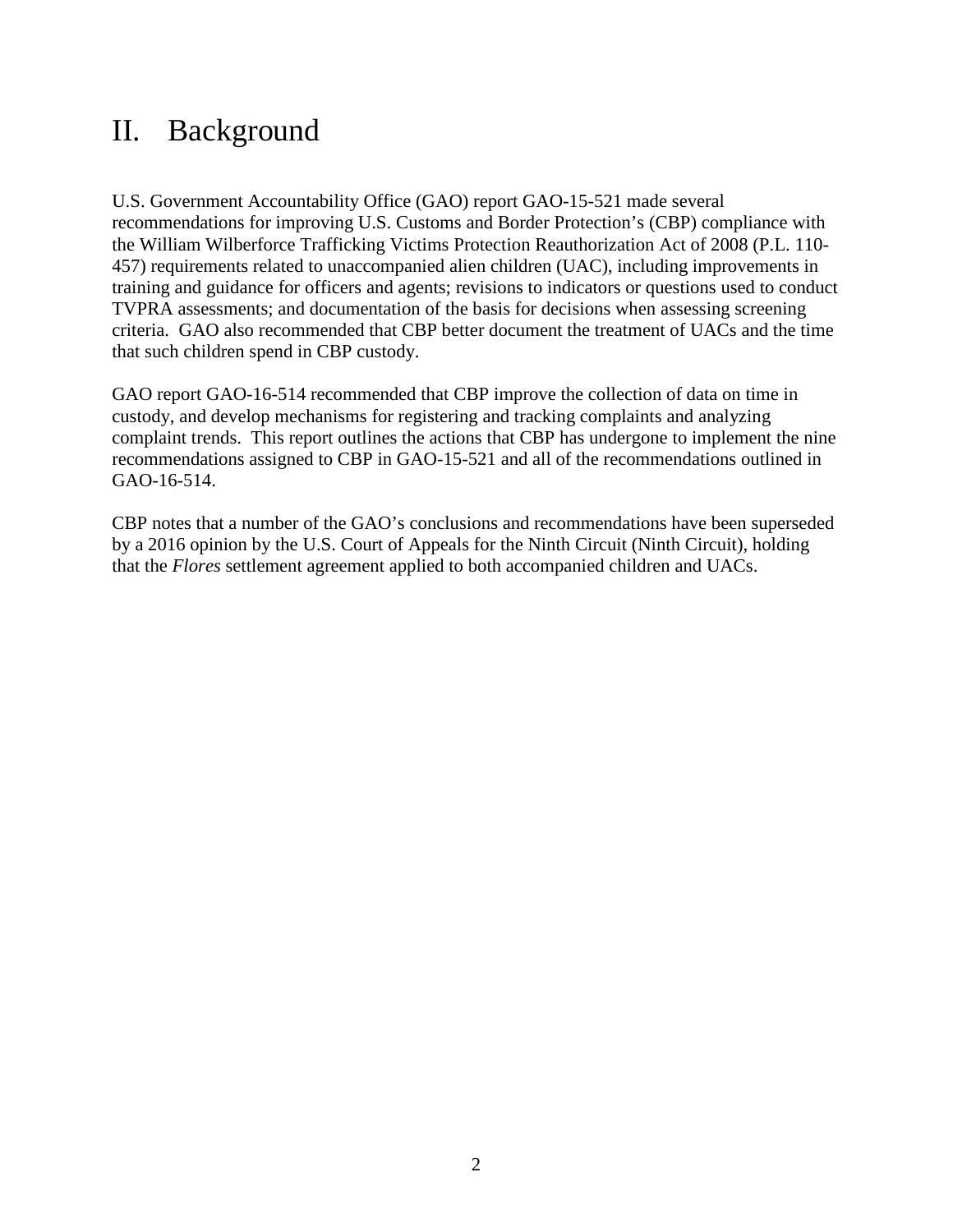#### <span id="page-6-2"></span>III. U.S. Government Accountability Office Recommendations<sup>[1](#page-6-2)</sup>

A. GAO-15-521 Unaccompanied Alien Children: Actions Needed to Ensure that Children Receive Required Care in DHS Custody

<span id="page-6-1"></span><span id="page-6-0"></span>

| <b>Recommendation</b>              | <b>Lead Office</b> | <b>Status Updates (as of March 1, 2018)</b>              | <b>Current Status</b>        |
|------------------------------------|--------------------|----------------------------------------------------------|------------------------------|
| <b>Recommendation 1:</b> To better | <b>CBP</b>         | OFO no longer is pursuing a separate train-the-trainer   | <b>Current status:</b> In    |
| ensure that DHS complies with      |                    | course for CBP officers at air ports of entry. The new   | Progress                     |
| <b>TVPRA</b> requirements for      |                    | course in development is a collaborative effort between  | <b>Estimated Completion</b>  |
| training, screening, and           |                    | CBP's Office of Field Operations (OFO) and U.S.          | <b>Date (ECD): 6/30/2018</b> |
| transferring UAC to HHS, we        |                    | Border Patrol (USBP), in consultation with CBP's         |                              |
| recommend that the Secretary of    |                    | Office of Chief Counsel, and in partnership with CBP's   |                              |
| Homeland Security direct the       |                    | Office of Training and Development (OTD) to develop,     |                              |
| Commissioner of U.S. Customs       |                    | deconflict, and revise training consistent with          |                              |
| and Border Protection to develop   |                    | requirements under TVPRA, specifically outlining         |                              |
| and implement TVPRA training       |                    | rules to identify and screen UACs. This training will    |                              |
| for OFO officers at airports who   |                    | emphasize the importance of: (1) properly identifying    |                              |
| have substantive contact with      |                    | a juvenile as a UAC, $(2)$ processing for appropriate    |                              |
| UAC.                               |                    | removal proceedings for a UAC, and (3) if the UAC is     |                              |
|                                    |                    | from a contiguous country, when that UAC may be          |                              |
|                                    |                    | permitted to withdraw his or her application for         |                              |
|                                    |                    | admission or to return voluntarily. TVPRA training       |                              |
|                                    |                    | will address further the notification timeline, transfer |                              |
|                                    |                    | process to the U.S. Department of Health and Human       |                              |
|                                    |                    | Services (HHS), and proper recording of previously       |                              |
|                                    |                    | stated factors and the overall care given to the UAC.    |                              |
| <b>Recommendation 2:</b> To better | <b>CBP</b>         | A CBP working group was organized and has                | Current status: In           |
| ensure that DHS complies with      |                    | completed the draft documents related to a revised       | Progress                     |
| <b>TVPRA</b> requirements for      |                    | UAC screening process. The drafts of both the revised    | ECD: 6/30/2018               |

<sup>&</sup>lt;sup>1</sup> In 2016, the Ninth Circuit held that the *Flores* settlement agreement applied to both accompanied children and UACs. Therefore, a number of the GAO's conclusions and recommendations have been superseded by this order.

 $\overline{a}$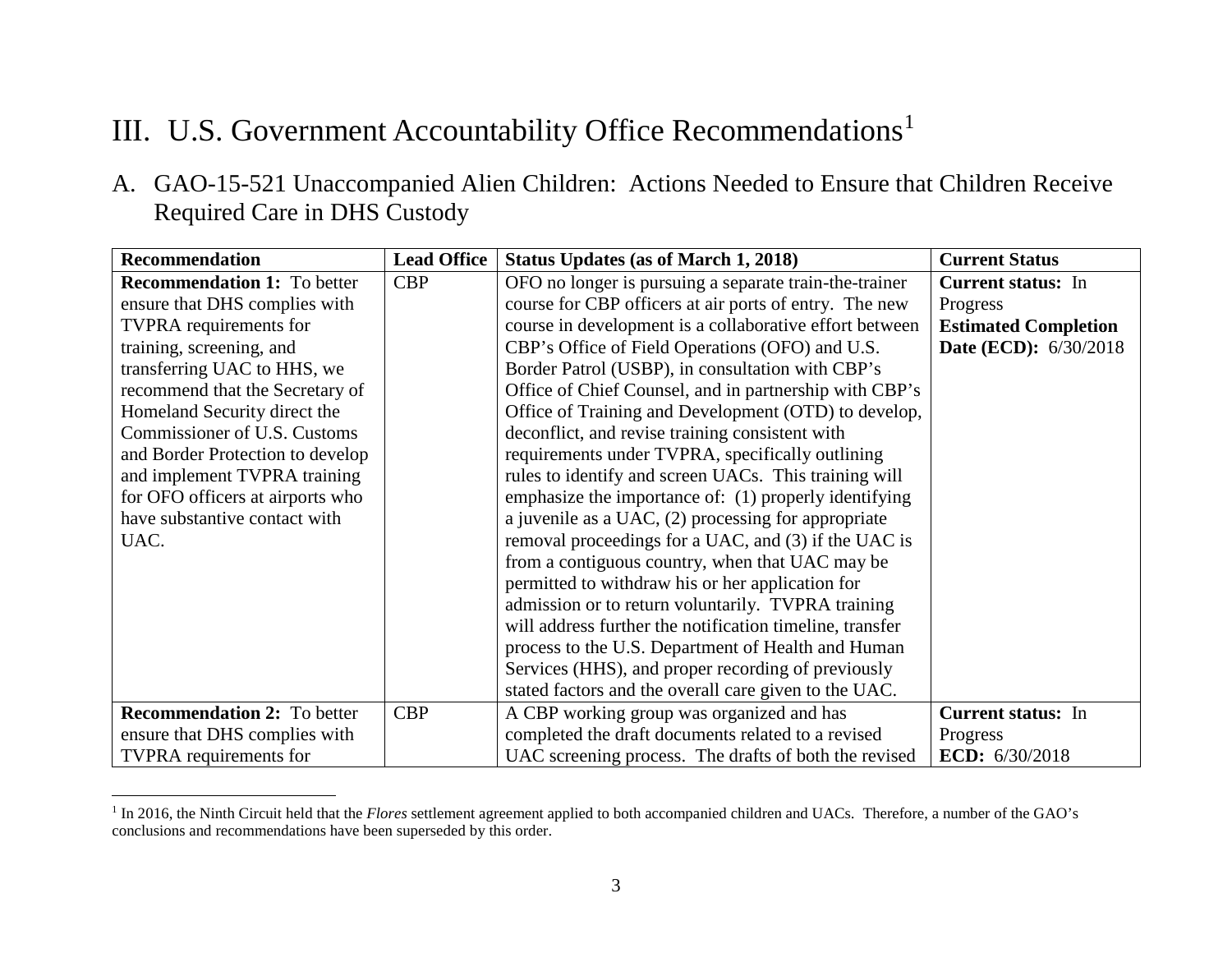| Recommendation                      | <b>Lead Office</b> | <b>Status Updates (as of March 1, 2018)</b>           | <b>Current Status</b>     |
|-------------------------------------|--------------------|-------------------------------------------------------|---------------------------|
| training, screening, and            |                    | screening form and reference guide were cleared with  |                           |
| transferring UAC to HHS, we         |                    | the exception of one outstanding issue. That issue is |                           |
| recommend that the Secretary of     |                    | being addressed by the CBP operational offices and    |                           |
| Homeland Security direct the        |                    | was discussed at a recent working group meeting.      |                           |
| Commissioner of U.S. Customs        |                    |                                                       |                           |
| and Border Protection to revise     |                    |                                                       |                           |
| the Form 93 to include indicators   |                    |                                                       |                           |
| or questions that agents and        |                    |                                                       |                           |
| officers should ask UAC to better   |                    |                                                       |                           |
| assess $(1)$ a child's ability to   |                    |                                                       |                           |
| make an independent decision to     |                    |                                                       |                           |
| withdraw his or her application     |                    |                                                       |                           |
| for admission to the United States  |                    |                                                       |                           |
| and (2) credible evidence of the    |                    |                                                       |                           |
| child's risk of being trafficked if |                    |                                                       |                           |
| returned to his or her country of   |                    |                                                       |                           |
| nationality or last habitual        |                    |                                                       |                           |
| residence.                          |                    |                                                       |                           |
| <b>Recommendation 3:</b> To better  | <b>CBP</b>         | OFO and USBP, in consultation with CBP's Office of    | <b>Current status: In</b> |
| ensure that DHS complies with       |                    | Chief Counsel, are collaborating with OTD to develop, | Progress                  |
| <b>TVPRA</b> requirements for       |                    | deconflict, and revise training consistent with       | ECD: 6/30/2018            |
| training, screening, and            |                    | requirements under TVPRA, specifically outlining      |                           |
| transferring UAC to HHS, we         |                    | rules to identify and screen UACs. This training will |                           |
| recommend that the Secretary of     |                    | emphasize the importance of: (1) properly identifying |                           |
| Homeland Security direct the        |                    | a juvenile as a UAC, $(2)$ processing for appropriate |                           |
| Commissioner of U.S. Customs        |                    | removal proceedings for a UAC, and (3) if the UAC is  |                           |
| and Border Protection to provide    |                    | from a contiguous country, when that UAC may be       |                           |
| guidance to Border Patrol agents    |                    | permitted to withdraw his or her application for      |                           |
| and OFO officers that clarifies     |                    | admission or to return voluntarily. TVPRA training    |                           |
| how they are to implement the       |                    | also will address the notification timeline, transfer |                           |
| TVPRA requirement to transfer       |                    | process to HHS, and proper recording of previously    |                           |
| to HHS all Mexican UAC who          |                    | stated factors and the overall care given to the UAC. |                           |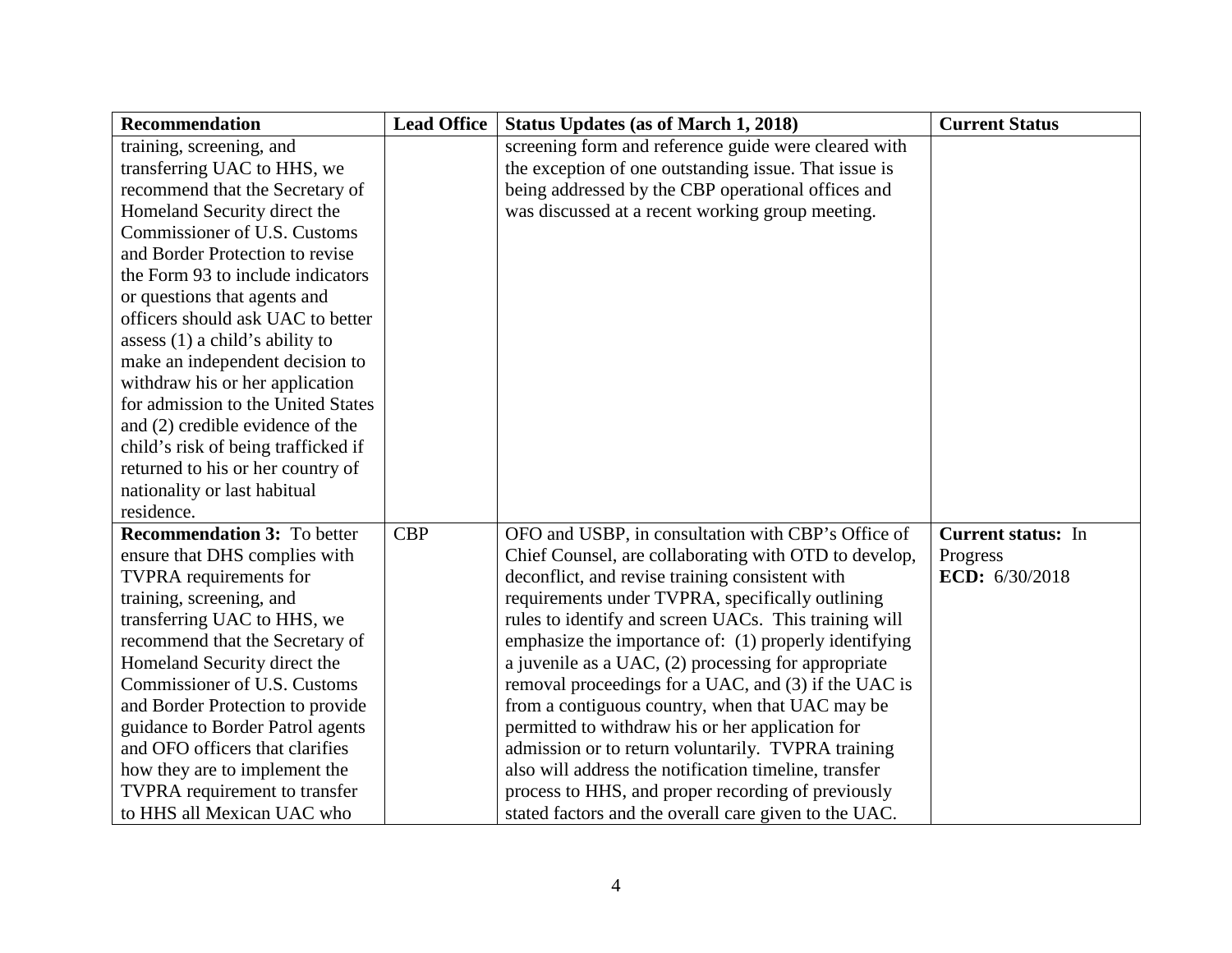| <b>Recommendation</b>              | <b>Lead Office</b> | <b>Status Updates (as of March 1, 2018)</b>           | <b>Current Status</b>     |
|------------------------------------|--------------------|-------------------------------------------------------|---------------------------|
| have fear of returning to Mexico   |                    |                                                       |                           |
| owing to a credible fear of        |                    |                                                       |                           |
| persecution.                       |                    |                                                       |                           |
| <b>Recommendation 4: To better</b> | <b>CBP</b>         | OFO and USBP, in consultation with CBP's Office of    | <b>Current status: In</b> |
| ensure that DHS complies with      |                    | Chief Counsel, are collaborating with OTD to develop, | Progress                  |
| <b>TVPRA</b> requirements for      |                    | deconflict, and revise training consistent with       | ECD: 6/30/2018            |
| training, screening, and           |                    | requirements under TVPRA, specifically outlining      |                           |
| transferring UAC to HHS, we        |                    | rules to identify and screen UACs. This training will |                           |
| recommend that the Secretary of    |                    | emphasize the importance of: (1) properly identifying |                           |
| Homeland Security direct the       |                    | a juvenile as a UAC, $(2)$ processing for appropriate |                           |
| Commissioner of U.S. Customs       |                    | removal proceedings for a UAC, and (3) if the UAC is  |                           |
| and Border Protection to develop   |                    | from a contiguous country, when that UAC may be       |                           |
| and implement guidance on how      |                    | permitted to withdraw his or her application for      |                           |
| Border Patrol agents and OFO       |                    | admission or to return voluntarily. TVPRA training    |                           |
| officers are to implement the      |                    | also will address the notification timeline, transfer |                           |
| TVPRA requirement to transfer      |                    | process to HHS, and proper recording of previously    |                           |
| to HHS all Canadian and            |                    | stated factors and the overall care given to the UAC. |                           |
| Mexican UAC who are victims of     |                    |                                                       |                           |
| a severe form of trafficking in    |                    |                                                       |                           |
| persons.                           |                    |                                                       |                           |
| <b>Recommendation 5:</b> To better | <b>CBP</b>         | CBP will continue to work to determine which changes  | <b>Current status: In</b> |
| ensure that DHS complies with      |                    | are necessary to the CBP Form 93, including involving | Progress                  |
| <b>TVPRA</b> requirements for      |                    | USBP and the Offices of Chief Counsel, Field          | ECD: 6/30/2018            |
| training, screening, and           |                    | Operations, and Policy to make additional             |                           |
| transferring UAC to HHS, we        |                    | recommendations on how best to update the form. This  |                           |
| recommend that the Secretary of    |                    | process is ongoing.                                   |                           |
| Homeland Security direct the       |                    |                                                       |                           |
| Commissioner of U.S. Customs       |                    |                                                       |                           |
| and Border Protection to ensure    |                    |                                                       |                           |
| that Border Patrol agents          |                    |                                                       |                           |
| document the basis for their       |                    |                                                       |                           |
| decisions when assessing           |                    |                                                       |                           |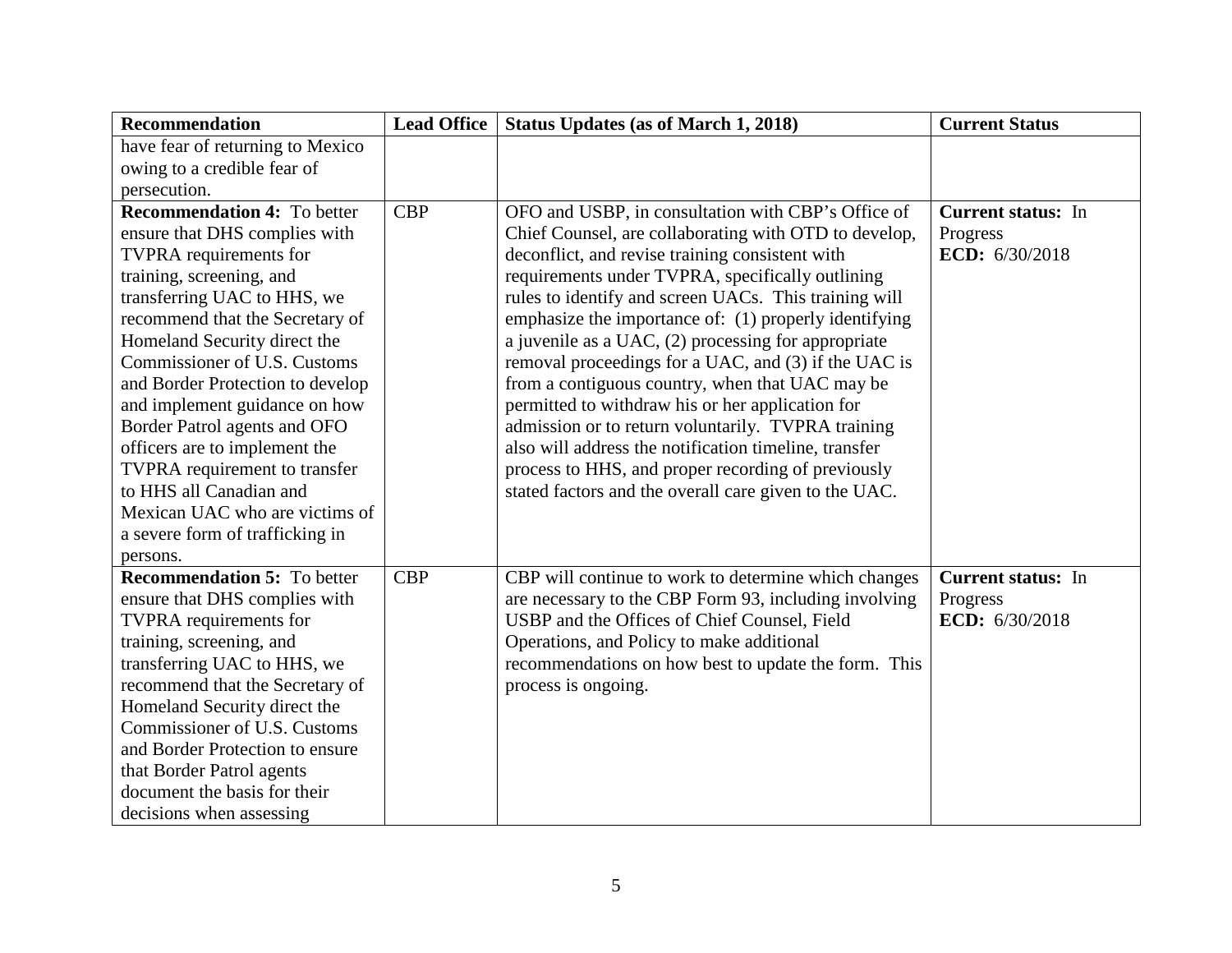| Recommendation                       | <b>Lead Office</b> | <b>Status Updates (as of March 1, 2018)</b>                | <b>Current Status</b>         |
|--------------------------------------|--------------------|------------------------------------------------------------|-------------------------------|
| screening criteria related to (1) an |                    |                                                            |                               |
| unaccompanied alien child's          |                    |                                                            |                               |
| ability to make an independent       |                    |                                                            |                               |
| decision to withdraw his or her      |                    |                                                            |                               |
| application for admission to the     |                    |                                                            |                               |
| United States and (2) whether        |                    |                                                            |                               |
| UAC are victims of a severe form     |                    |                                                            |                               |
| of trafficking in persons.           |                    |                                                            |                               |
| <b>Recommendation 6:</b> To better   | <b>CBP</b>         | OFO and USBP have completed the training                   | <b>Current status: In</b>     |
| ensure that DHS complies with        |                    | requirements and will work with GAO for closure of         | Progress                      |
| TVPRA requirements for               |                    | this recommendation.                                       | ECD: $2/28/2018*$             |
| training, screening, and             |                    |                                                            |                               |
| transferring UAC to HHS, we          |                    |                                                            |                               |
| recommend that the Secretary of      |                    |                                                            |                               |
| Homeland Security direct the         |                    |                                                            |                               |
| Commissioner of U.S. Customs         |                    |                                                            |                               |
| and Border Protection to             |                    |                                                            |                               |
| determine which agents and           |                    |                                                            |                               |
| officers who have substantive        |                    |                                                            |                               |
| contact with UAC, complete the       |                    |                                                            |                               |
| annual UAC training, and ensure      |                    |                                                            |                               |
| that they do so, as required.        |                    |                                                            |                               |
| <b>Recommendation 7:</b> To help     | <b>CBP</b>         | In October 2015, OFO issued a muster and                   | <b>Current status: Closed</b> |
| ensure that CBP has complete and     |                    | memorandum requiring officers to record information in     | - Implemented                 |
| reliable data needed to ensure       |                    | its automated system, such as when UACs received food      | <b>Completed: 8/14/2017</b>   |
| compliance with care                 |                    | and medical care. In addition, OFO provided an             |                               |
| requirements under the Flores        |                    | instructional briefing to OFO officers on entering data in |                               |
| Agreement and CBP policies, we       |                    | its automated system related to care provided to UACs.     |                               |
| recommend that the                   |                    | Further, OFO enhanced its automated system to record       |                               |
| Commissioner of U.S. Customs         |                    | care provided to UACs by capturing and tracking data at    |                               |
| and Border Protection require that   |                    | transactional and aggregate levels, and adding a control   |                               |
| OFO officers record care             |                    | in the system to make certain custody fields mandatory.    |                               |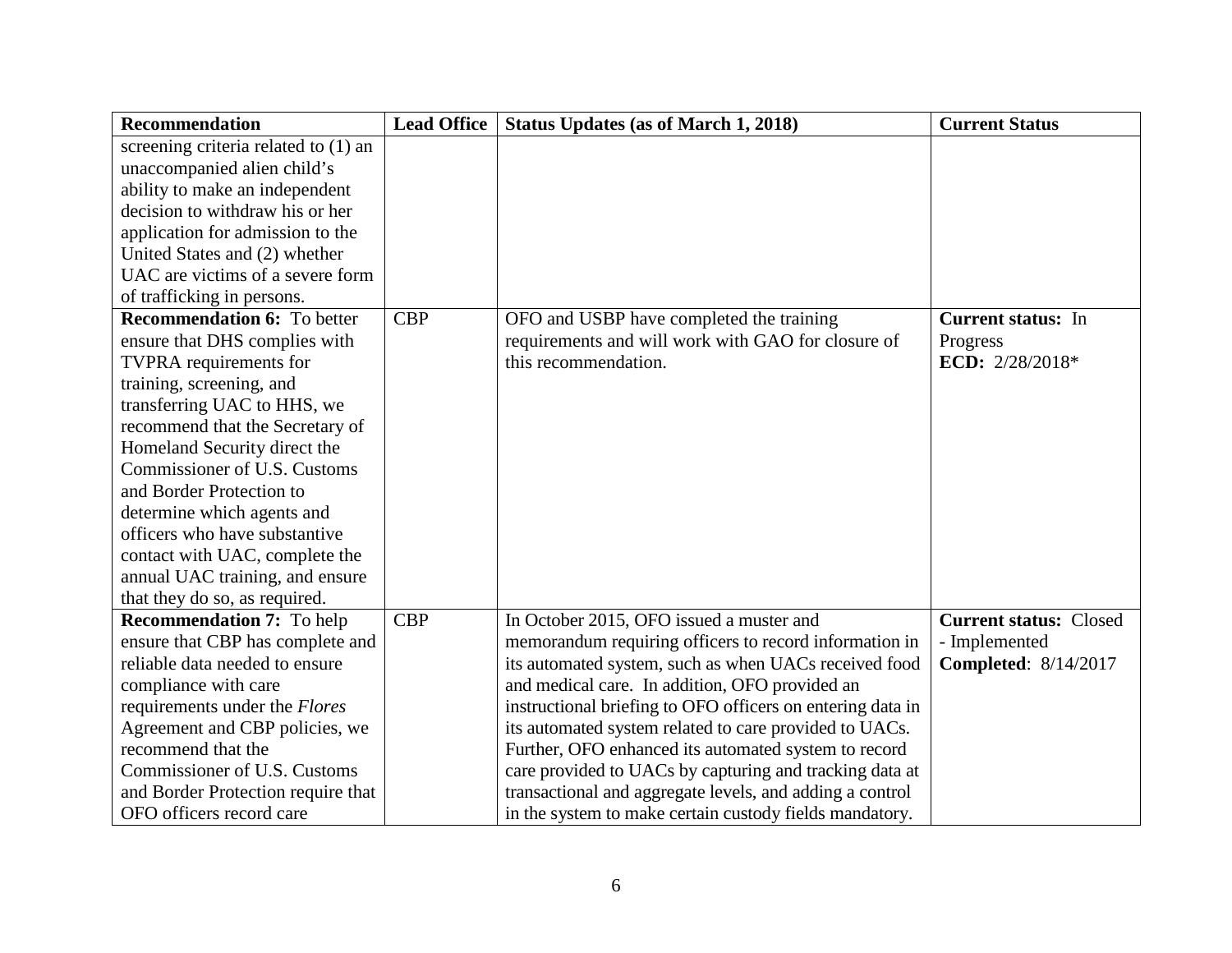| <b>Recommendation</b>              | <b>Lead Office</b> | <b>Status Updates (as of March 1, 2018)</b>               | <b>Current Status</b>          |
|------------------------------------|--------------------|-----------------------------------------------------------|--------------------------------|
| provided to UAC in an automated    |                    | As a result, OFO has required its officers to record care |                                |
| manner.                            |                    | provided to UACs in its automated system and has          |                                |
|                                    |                    | implemented system controls to help to ensure that this   |                                |
|                                    |                    | information is recorded.                                  |                                |
| <b>Recommendation 8:</b> To help   | <b>CBP</b>         | The e3 Detention Module has been updated to enable        | <b>Current status: Closed-</b> |
| ensure that CBP has complete and   |                    | Border Patrol agents to record the care provided to       | Implemented                    |
| reliable data needed to ensure     |                    | UACs in the system of record. USBP has taken steps        | <b>Completed:</b> 8/14/2017    |
| compliance with care               |                    | to modify its automated system to eliminate errors such   |                                |
| requirements under the Flores      |                    | as those noted in our report (GAO 15-521). In             |                                |
| Agreement and CBP policies, we     |                    | particular, USBP created a function in its automated      |                                |
| recommend that the                 |                    | system to provide agents with the capability to see any   |                                |
| Commissioner of U.S. Customs       |                    | outstanding care actions that their station needs to      |                                |
| and Border Protection ensure that  |                    | perform, including welfare checks and meals. This         |                                |
| Border Patrol agents record care   |                    | function also will alert agents when UACs are in USBP     |                                |
| provided to UAC in Border          |                    | custody for greater than 72 hours. Further, USBP          |                                |
| Patrol's automated system, as      |                    | worked with CBP's Management Inspections Division         |                                |
| required.                          |                    | (MID) to incorporate new internal controls to ensure      |                                |
|                                    |                    | that agents are recording care actions, as required,      |                                |
|                                    |                    | including conducting internal reviews of the data in the  |                                |
|                                    |                    | automated system. In 2017, CBP's MID performed            |                                |
|                                    |                    | these reviews. USBP has required its agents to record     |                                |
|                                    |                    | care provided to UACs in its automated system and has     |                                |
|                                    |                    | implemented controls to help to ensure that this          |                                |
|                                    |                    | information is recorded.                                  |                                |
| <b>Recommendation 9: To help</b>   | <b>CBP</b>         | In December 2015, OFO updated the "time out" feature      | <b>Current status: Closed</b>  |
| ensure that DHS has complete       |                    | in its system, so that the "time out" automatically is    | - Implemented                  |
| and reliable data needed to ensure |                    | populated with a time stamp when an action takes          | <b>Completed:</b> 4/20/2016    |
| compliance with the UAC time-      |                    | place, such as when UACs are released or transported      |                                |
| in-custody requirement under       |                    | from OFO custody. In addition, any subsequent edits       |                                |
| TVPRA and for required reports     |                    | to the "time out" recorded by the time stamp must be      |                                |
| on UAC time in custody under       |                    | approved by a supervisor at the port of entry.            |                                |
| the Flores Agreement, we           |                    | Requiring officers to record time in and time out         |                                |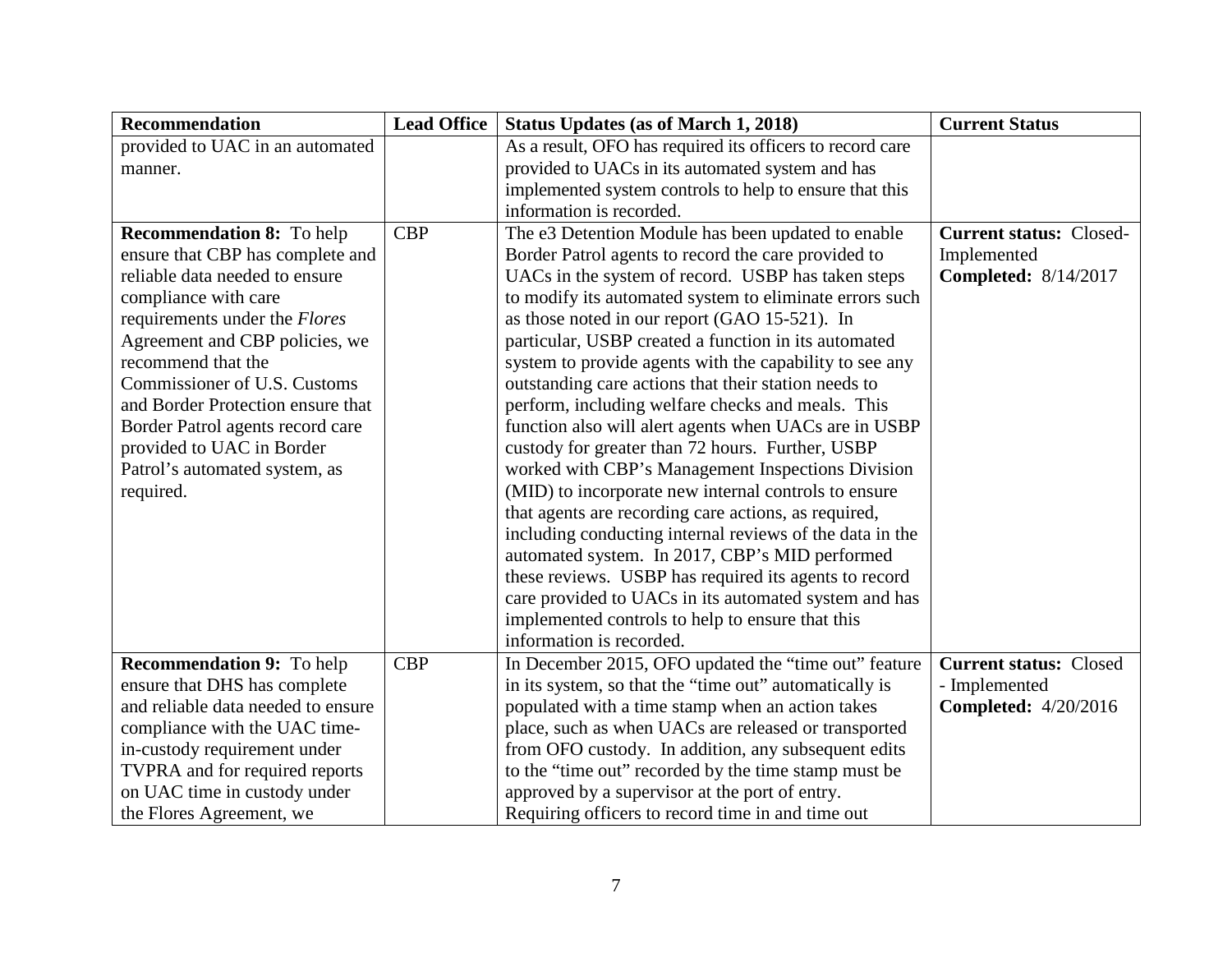| <b>Recommendation</b>            | Lead Office   Status Updates (as of March 1, 2018)     | <b>Current Status</b> |
|----------------------------------|--------------------------------------------------------|-----------------------|
| recommend that the Secretary of  | accurately should help to ensure that OFO has the data |                       |
| Homeland Security require OFO    | necessary to determine UACs' time in custody.          |                       |
| officers to record data in their |                                                        |                       |
| automated system when UAC        |                                                        |                       |
| leave OFO custody in order to    |                                                        |                       |
| track the length of time UAC are |                                                        |                       |
| in OFO custody.                  |                                                        |                       |

\* Official closure of Recommendation 6 is pending. CBP has requested closure, and GAO has provided an unofficial concurrence. Note: GAO Report GAO 15-521 lists the affected agency for Recommendation 12 as HHS.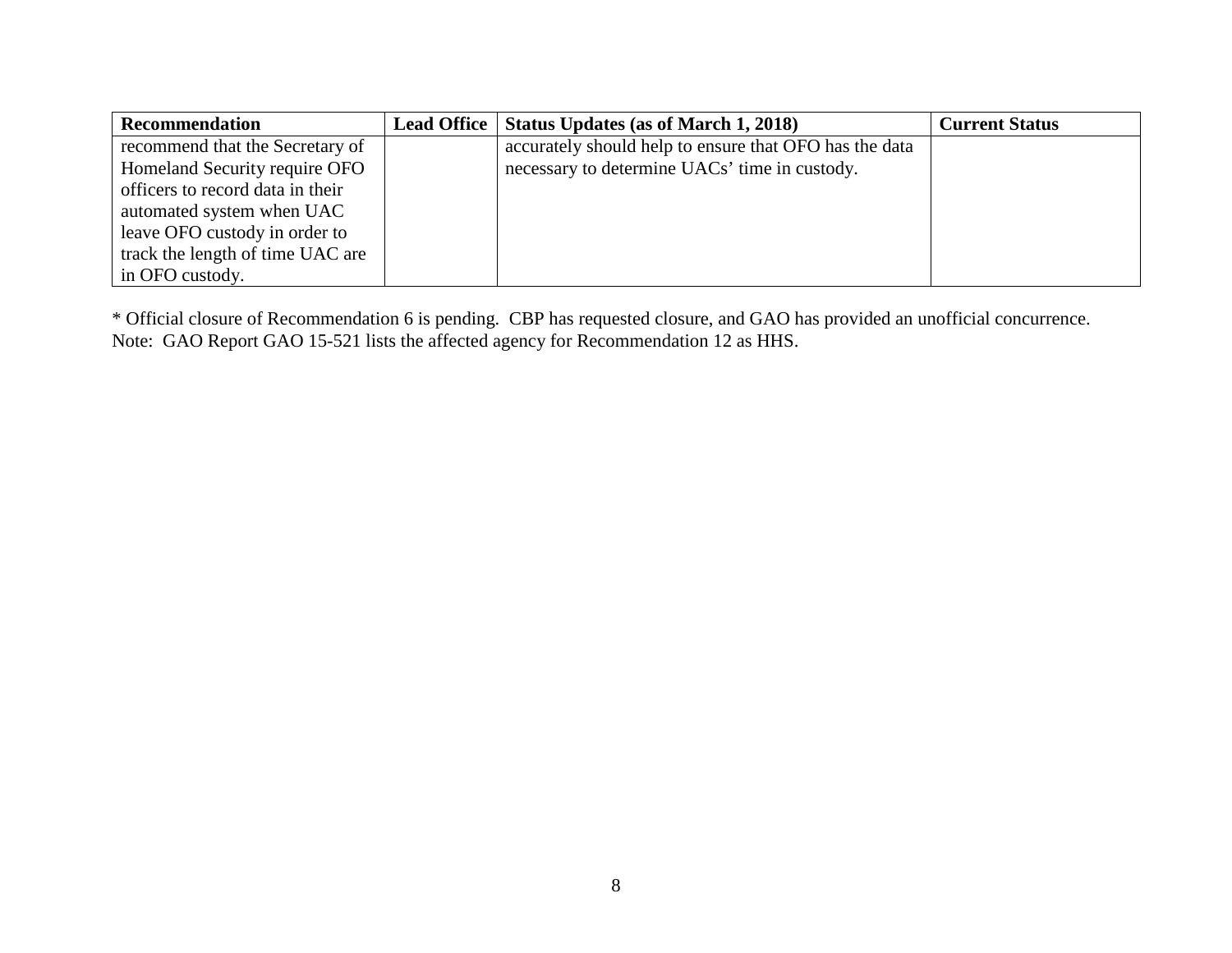B. GAO-16-514 Immigration Detention: Additional Actions Needed to Strengthen DHS Management of Short-Term Holding Facilities

<span id="page-12-0"></span>

| <b>Recommendation</b>             | <b>Lead Office</b> | <b>Status Updates</b>                       | <b>Current Status</b>     |
|-----------------------------------|--------------------|---------------------------------------------|---------------------------|
| <b>Recommendation 1: To</b>       | ICE                | USBP implemented a Status Checks tab in     | <b>Current status:</b> In |
| enhance the monitoring of         |                    | e3 DM that monitors UACs when they are      | Progress                  |
| holding facilities, the Secretary |                    | approaching 72 hours in custody, providing  | ECD: 3/30/2018            |
| of Homeland Security should       |                    | the agent with the ability to record the    |                           |
| direct Border Patrol and ICE to   |                    | reason that a juvenile is still in custody. |                           |
| develop and implement a           |                    | USBP runs a report twice daily to identify  |                           |
| process to assess their time in   |                    | any alien who has had no custodial action   |                           |
| custody data for all individuals  |                    | taken for more than 8 hours. The report     |                           |
| in holding facilities, including: |                    | helps to identify subjects who are          |                           |
| identifying and addressing        |                    | erroneously still in custody so that a mail |                           |
| potential data quality issues;    |                    | message can be sent to the appropriate      |                           |
| and identifying cases where       |                    | sector or station in order to correct the   |                           |
| time in custody exceeded          |                    | issue. USBP is using another data quality   |                           |
| guidelines and assessing the      |                    | assurance report, on an as-requested basis, |                           |
| factors affecting time in         |                    | to identify subjects who may not have been  |                           |
| custody.                          |                    | permanently "booked-out" of custody. The    |                           |
|                                   |                    | report is reviewed with the systems         |                           |
|                                   |                    | developers to locate potential system       |                           |
|                                   |                    | failures and to fix minor errors, as        |                           |
|                                   |                    | appropriate. CBP has submitted              |                           |
|                                   |                    | documentation to GAO on the actions         |                           |
|                                   |                    | taken.                                      |                           |
|                                   |                    |                                             |                           |
|                                   |                    |                                             |                           |
|                                   |                    |                                             |                           |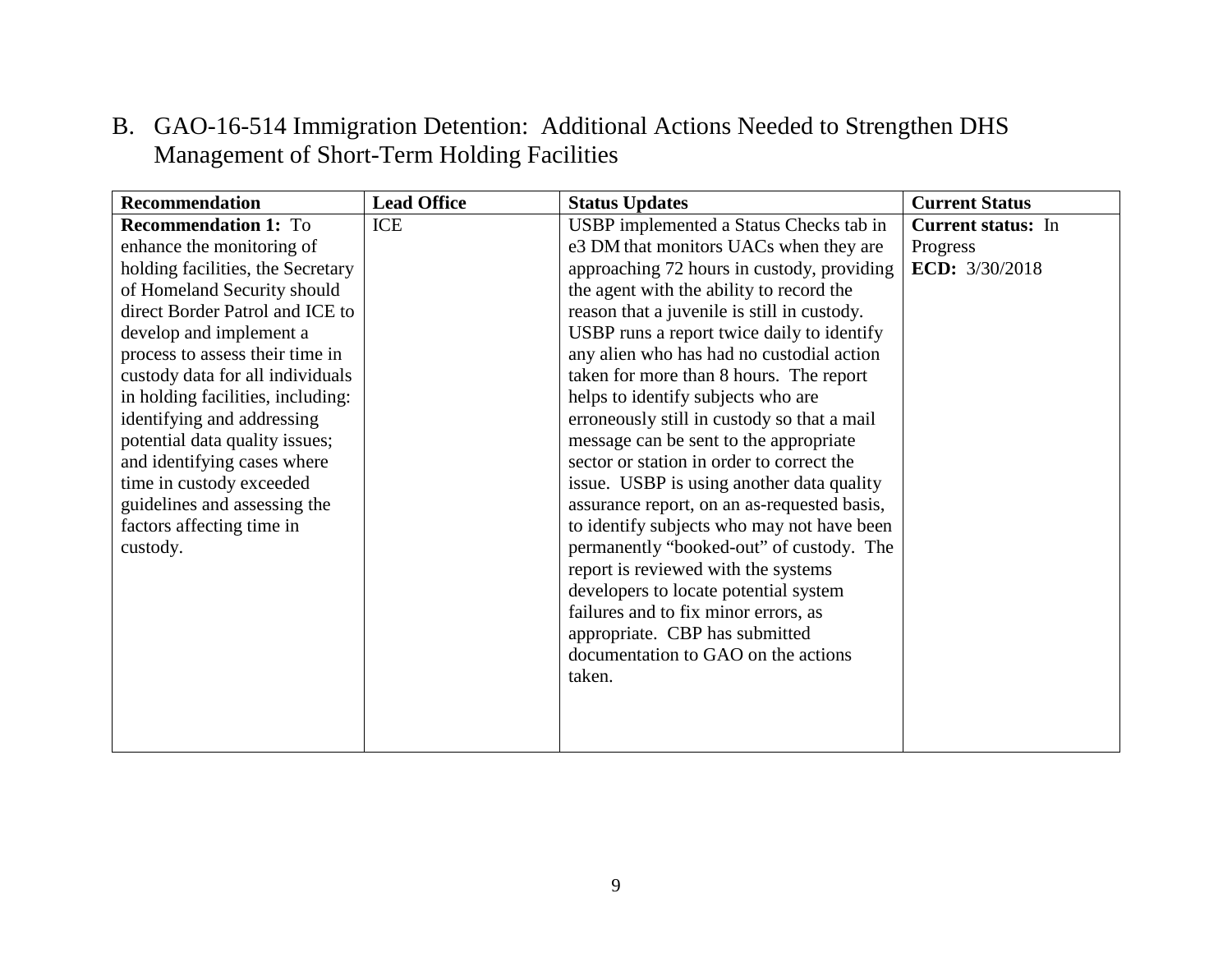| <b>Recommendation</b>          | <b>Lead Office</b> | <b>Status Updates</b>                       | <b>Current Status</b>     |
|--------------------------------|--------------------|---------------------------------------------|---------------------------|
| <b>Recommendation 2: To</b>    | <b>ICE</b>         | CBP has finalized a charter to formally     | <b>Current status:</b> In |
| strengthen the transparency of |                    | establish a Complaints and Discipline       | Progress                  |
| the complaints process, the    |                    | Steering Committee. This steering           | ECD: 3/30/2018            |
| Secretary of Homeland          |                    | committee will oversee efforts regarding    |                           |
| Security should direct CBP     |                    | complaints processing throughout the        |                           |
| and ICE to develop and issue   |                    | agency and will coordinate with the office  |                           |
| guidance on how and which      |                    | involved in complaints management to        |                           |
| complaint mechanisms should    |                    | provide an integrated approach, including   |                           |
| be communicated to             |                    | defining the mechanisms for                 |                           |
| individuals in custody at      |                    | communicating with individuals in holding   |                           |
| holding facilities.            |                    | facilities. CBP is consolidating complaint  |                           |
|                                |                    | signage across all CBP components that      |                           |
|                                |                    | uniformly will provide detainees with       |                           |
|                                |                    | instructions on how to submit a complaint.  |                           |
|                                |                    | The CBP Office of Public Affairs is         |                           |
|                                |                    | finalizing an English and Spanish poster    |                           |
|                                |                    | along with a card holder that will hold     |                           |
|                                |                    | information sheets in other languages, such |                           |
|                                |                    | as French, Japanese, and Chinese. CBP       |                           |
|                                |                    | officials at each local port can choose     |                           |
|                                |                    | which translations to display on the basis  |                           |
|                                |                    | of specific language needs in that area.    |                           |
|                                |                    | CBP has submitted documentation to GAO      |                           |
|                                |                    | on the actions taken.                       |                           |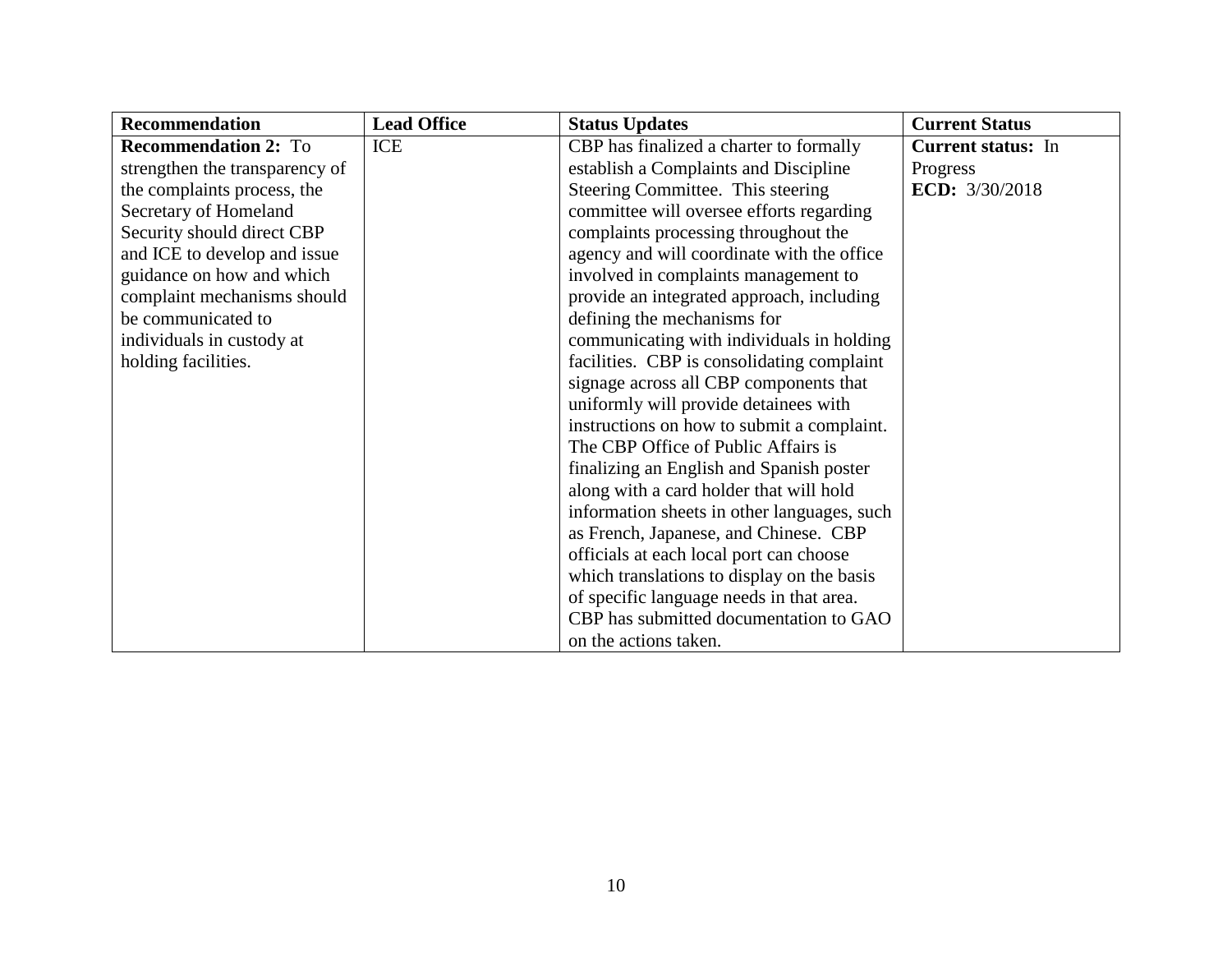| <b>Recommendation</b>           | <b>Lead Office</b> | <b>Status Updates</b>                      | <b>Current Status</b>     |
|---------------------------------|--------------------|--------------------------------------------|---------------------------|
| <b>Recommendation 3: To</b>     | ICE                | The CBP Information Center has created     | <b>Current status:</b> In |
| facilitate the tracking of      |                    | categories in the Compliments and          | Progress                  |
| holding facility complaints, we |                    | <b>Complaints Management System for</b>    | <b>ECD:</b> 3/30/2018     |
| recommend that the Secretary    |                    | detainees to file complaints. The          |                           |
| of Homeland Security include    |                    | categories serve to track these types of   |                           |
| a classification code in all    |                    | complaints and adjudicate them             |                           |
| complaint tracking systems      |                    | accordingly, and CBP is able to adjust     |                           |
| related to DHS holding          |                    | these categories as necessary. CBP has     |                           |
| facilities.                     |                    | submitted documentation to GAO on the      |                           |
|                                 |                    | actions taken.                             |                           |
| <b>Recommendation 4: To</b>     | <b>ICE</b>         | CBP's Compliment and Complaint             | <b>Current status:</b> In |
| provide useful information for  |                    | Management System is now able to           | Progress                  |
| compliance monitoring, the      |                    | develop reports to analyze trends and      | ECD: $3/30/2018$          |
| Secretary of Homeland           |                    | patterns specific to those locations.      |                           |
| Security should direct CBP      |                    | Additionally, the CBP Complaints and       |                           |
| and ICE to develop and          |                    | Discipline Steering Committee will be      |                           |
| implement a process for         |                    | responsible for guidance on how to         |                           |
| analyzing trends related to     |                    | develop and implement an integrated        |                           |
| holding facility complaints     |                    | process to analyze and address holding     |                           |
| across their respective         |                    | facility complaints across the agency. CBP |                           |
| component.                      |                    | has submitted documentation to GAO on      |                           |
|                                 |                    | the actions taken.                         |                           |